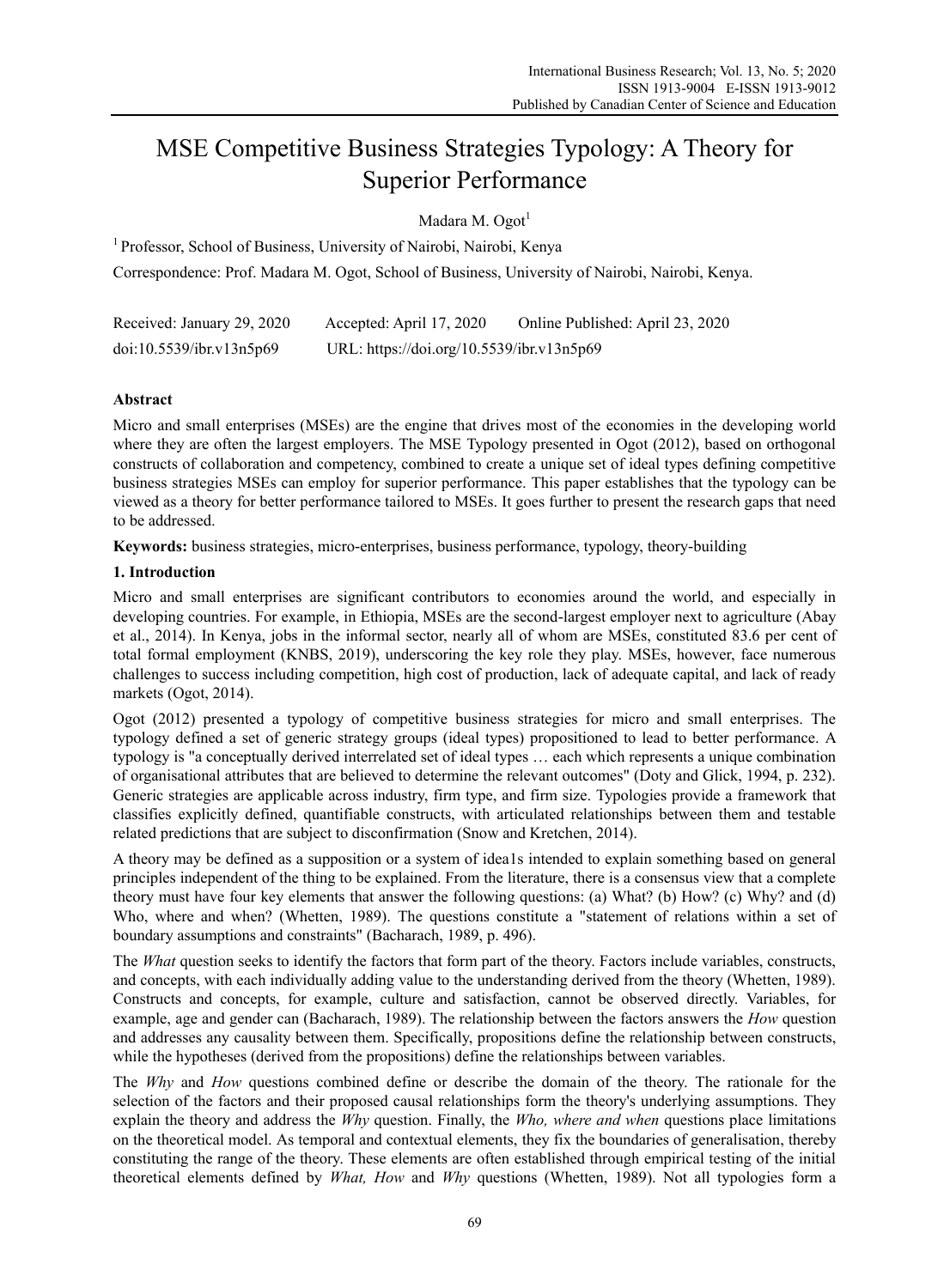theory. This paper, therefore, sets out to show that the MSE typology in Ogot (2012) forms a theory for superior performance of MSEs by establishing to what extent the typology addresses the four key elements that define a theory.

## **2. Literature Review**

## *2.1 The MSE Competitive Business Strategies Typology*

The MSE typology is based on the concepts of competency, collaboration and business performance (see Figure 1). MSEs may apply strategies that exploit combinations of competency and collaboration elements to become more competitive in the market, leading to better business performance. These combinations are formed around four constructs (ideal types) namely peer differentiation, peer low cost, mentor differentiation, and mentor low cost. Peer refers to collaborative activities carried out between MSEs within their networks and linkages. Collaborative activities through relationships with larger enterprises and organisations are mentor (Ogot, 2012).

Differentiation strategies aim to set an enterprise's products and services apart from their competitors within a localised market. On the other hand, low-cost strategies strive to reduce production and operating costs enabling the business to become more competitive by passing the savings to their customers. Business performance is a subset of organisational effectiveness. In its narrowest conception, business performance centres on the use of outcome-based financial indicators assumed to reflect the economic goals of the firm. A broader conceptualization of business performance may also include an emphasis on indicators of operational performance in addition to the indicators of financial performance (Venkatramen and Ramanjam, 1986).

## *2.2 Typological Approach to Theory Building*

Typologies have been criticised in the literature for being more of classification schemes than theories (Rich, 1992). These critiques find credence from numerous descriptive typology presentations that do not develop any underlying theory. Doty and Glick (1994), however, disagree with this view arguing that,

"typologies are complex theories that are frequently misinterpreted ... the problems with many existing typologies are the result of a misunderstanding about what typologies are (or should be), improper development of the typology, and a failure to take full advantage of the unique form of theory building represented by the typology approach."



Figure 1. MSE Competitive Business Strategies Typology

Source: Ogot (2012)

Biggart and Delbridge (2004) posit that typologies provide a key tool to theorists making distinctions between complex phenomena. O'Raghallaigh, Sammon and Murphy (2010) conclude that typologies meet all four properties of 'good' theory namely having constructs, predict relationships among the constructs, predictions are falsifiable, and domain limitation. Fiss (2011) posits that typologies lend themselves to development of configurational arguments by incorporating notions of equifinality and asymmetric causal relations, as opposed to simple correlations. Also, Delbridge and Fiss (2013) state that typologies are complex systems of theoretical statements, presenting a challenging and attractive form of theorising. The ideal type construct in typologies can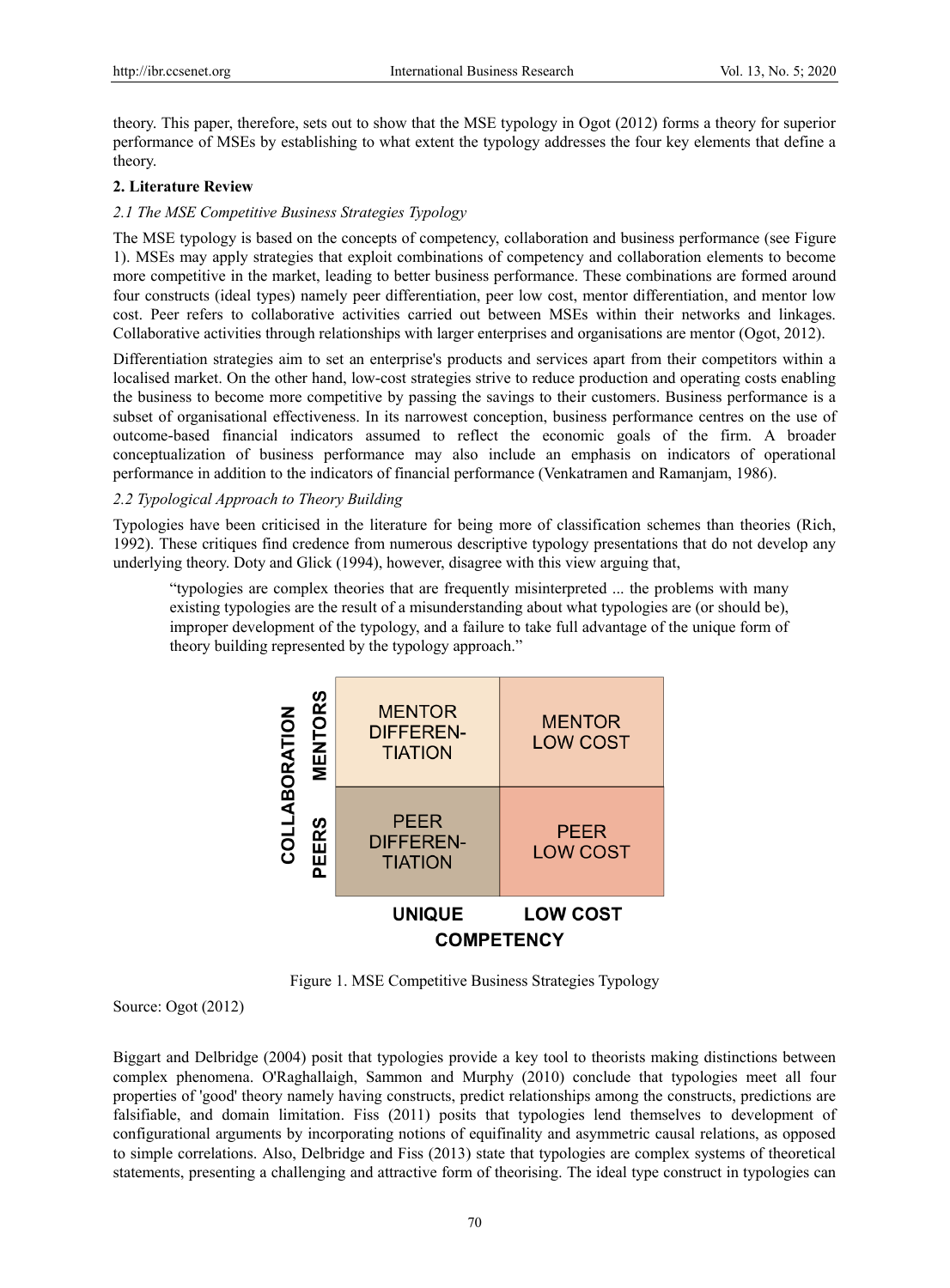be used to represent holistic configurations of unidimensional constructs and are theoretical abstractions posited to yield a specified level of a dependent variable. They are often described in terms of multiple dimensions representing different concepts<sup>1</sup> (though not necessarily existing) in organisations and integrate multiple organisational attributes into a holistic definition of fit (Doty & Glick, 1994).

What constitutes a theory? What criteria must a theory meet to be considered a theory? Although there is no universal agreement, there is consensus on three criteria: (a) identified and articulated constructs, (b) relationships between the constructs must be specified, and (c) the relationships must be subject to empirical validation (Whetten, 1989). The two main criteria on which any theory can be evaluated are falsifiability and utility. Falsifiability establishes whether a theory is set up so that it can be empirically refuted, supporting the consensus view that theories can never be proven but only disproven. Utility addresses the usefulness of the theory, that is, its ability to both explain and predict. "An explanation establishes the substantive meaning of constructs, variables, and their linkages, while prediction tests the substantive meaning by comparing it to empirical evidence." (p. 501)

## **3. Is the MSE Typology a Complete Theoretical Framework**

This paper sets out to establish to what extent the MSE typology answers the What? How? Why? and Who, where and when? questions to be considered a theory.

## *3.1 Does the MSE Typology Address the What Question?*

The *what* question establishes the variables, constructs, and concepts that collectively form the theory. For the MSE typology, the variables that provide measurability associated with the *peer differentiation, peer low cost, mentor differentiation* and *mentor low-cost* constructs were presented in Ogot (2012) and Ogot et al. (2018a). The lists, which are not exhaustive, were based on a review and synthesis of the MSE literature. In typology development and from the initial ideal types, combinations (referred to as hybrids) can be derived creating new ideal types that are conceptually and analytically equivalent to the initial types (Doty and Glick, 1994). One approach to establishing the hybrid types is to determine all the combinations based on the extent (using a low, high and medium rating) that an enterprise may apply in combination, any of the pure ideal types (Pertusa-Ortega, Molina-Azorin, and Claver-Cortes, 2009). Using this approach and with reference to Table 1, an analysis of the MSE typology yielded eleven hybrid types, that in conjunction with the four pure types brings the total number of ideal types to fifteen (Ogot et al. 2018b).

| No.   | <b>PLC</b> | <b>PD</b> | <b>MLC</b> | <b>MD</b> | <b>Strategy Ideal Type</b>  |
|-------|------------|-----------|------------|-----------|-----------------------------|
|       | H          | L         |            |           | Pure Peer Low Cost          |
| 2     |            | Н         |            |           | Pure Peer Differentiation   |
|       |            | L         | H          |           | Pure Mentor Low Cost        |
| 4     |            | L         |            | Н         | Pure Mentor Differentiation |
|       | H          |           | H          | L         | <b>Hybrid Low Cost</b>      |
| 6     |            | H         |            | Н         | Hybrid Differentiation      |
|       | Н          | H         |            | L         | Hybrid Peer                 |
| 8     |            | L         | H          | Н         | Hybrid Mentor               |
| 9     |            | H         | Н          | L         | 2-Dimension Mixed           |
| 10    | H          | L         |            | Н         | 2-Dimension Mixed           |
| 11    | H          | H         | H          | L         | Broad Hybrid                |
| 12    | H          | L         |            | Н         | Broad Hybrid                |
| 13    | H          | H         | H          | Н         | Broad Hybrid                |
| 14    |            | Н         | H          | Н         | <b>Broad Hybrid</b>         |
| 15    | H          | Н         | H          | H         | Broad Hybrid                |
| 16-27 | M/L        | M/L       | M/L        | M/L       | Stuck-in-the-middle         |

Table 1. Pure and Hybrid Ideal Types in the MSE Model

Key: PLC-Peer Low Cost, PD- Peer Differentiation, MLC-Mentor Low Cost, MD-Mentor Differentiation, L-Low, M-Medium, H-High

To test the content validity of the variables in the MSE typology, Ogot et al. (2018a) carried out a study among manufacturing micro-enterprises in Nairobi. Using Pearson's correlations between pairs of variables defining

-

<sup>&</sup>lt;sup>1</sup> Dimensions are also referred to in the literature as "first-order" constructs.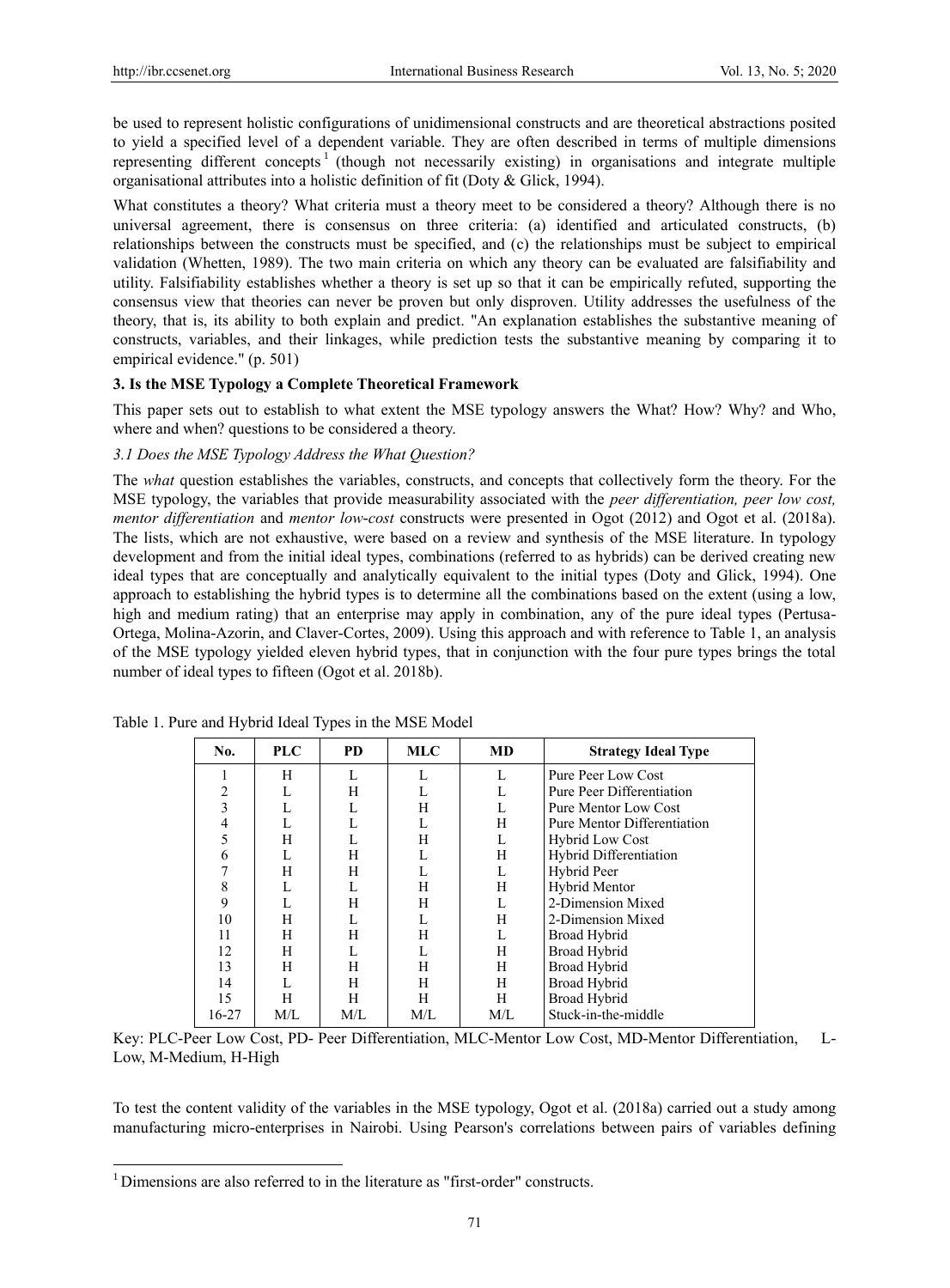each of the four pure ideal types, they found coefficients ranging between 0.19 to 0.84, all significant with pvalues < 0.0001. Also, the underlying variables for all four ideal types yielded Cronbach α"s ranging between 0.8519 to 0.9592, suggesting high internal consistency and thus high reliability of the data collected based on the chosen variables (Nunnally, 1978). A good choice of variables (strategies in our context) should be generally applicable across industry, organisation type or size (Herbert & Deresky, 1989). Although limited in scope, Ogot et al. (2018a) carried out an investigation into the generality of the typology variables across two sub-sectors (furniture manufacturing and agro-food processing) and between genders (taken as male and female). Using binary logistic regression, they found that none of the variables served as statistically significant discriminants between male or female owners.

Across sub-sectors, only two of the twenty-eight variables were statistically significant, albeit mild, discriminants. Specifically, the odds of an agro-food processing business adopting the strategy *"I work with larger business to get new technologies to help me develop new products*" was significant and 1.742 times higher than for a manufacturing business. Although not precluding the generalisability of the strategy, the result did show a preference by agro-food processing MSEs. This may be due to the ease of obtaining small-scale food processing equipment along with the requisite training from the vendors (larger enterprises) who are often promoting the new equipment and the introduction of new approaches to food processing. In addition, at the MSE level, new technologies for agro-food processing often cost less and are easier to access through relationships with vendors, than equipment for manufacturing. The odds of manufacturing businesses adopting the strategy defined *"Through my membership, I have been able to exchange ideas with other business owners that have helped me develop new products,"* was significant and 1.740 times higher than for agro-food processing businesses. Although business associations are found across both sub-sectors, membership in them was found to be more prevalent among those in manufacturing than agro-food processing, explaining the higher odds.

The above discussion, therefore, presents initial support for the MSE typology meeting the "What" criteria of a theory. A summary of the concepts, constructs, and variables is presented in Table 2.

## *3.2 Does the MSE Typology Address the Why and the How Questions?*

Theorists must have a clear understanding of how a proposed theory fits within other preexisting theories. One aspect of fit is connectivity: the ability of the proposed theory to connect two or more existing theories, providing insights into the domains of the previous theories, thereby creating new knowledge (Bacharach, 1989). The MSE typology connects competitive business strategies theory developed by Porter (1980) and strategic alliance theories (Yoshino & Rangan, 1995; Todeva & Knoke, 2005) to achieve superior business performance (answer to the Why question).

The two main concepts of competency and collaboration upon which the MSE typology is built have strong theoretical underpinnings in the literature. Competency, based on the differentiation and low-cost leadership constructs, was first popularised by Porter (1980, 1985). Low-cost leadership is achieved by operating at lower costs than competitors and passing on the savings to the customer. Low-cost strategies success comes from achieving high volumes and operating with low margins. Differentiation targets above-average returns through unique products and services that are harder to copy and for which customers are willing to pay more. They achieve success from higher margins and lower volumes. Approaches to the implementation of both constructs, however, seem better suited to medium and larger companies who have more control of and access to resources (Porter, 1980, 1985; Kim, Nam & Stimpert, 2004; Alpkan et al., 2005; Spanos, Zaralis & Lioukas, 2004; Pertusa-Ortega et al. 2009) than MSEs. The Why question addressed by the MSE typology, therefore, is to make the constructs better suited for implementation by MSEs.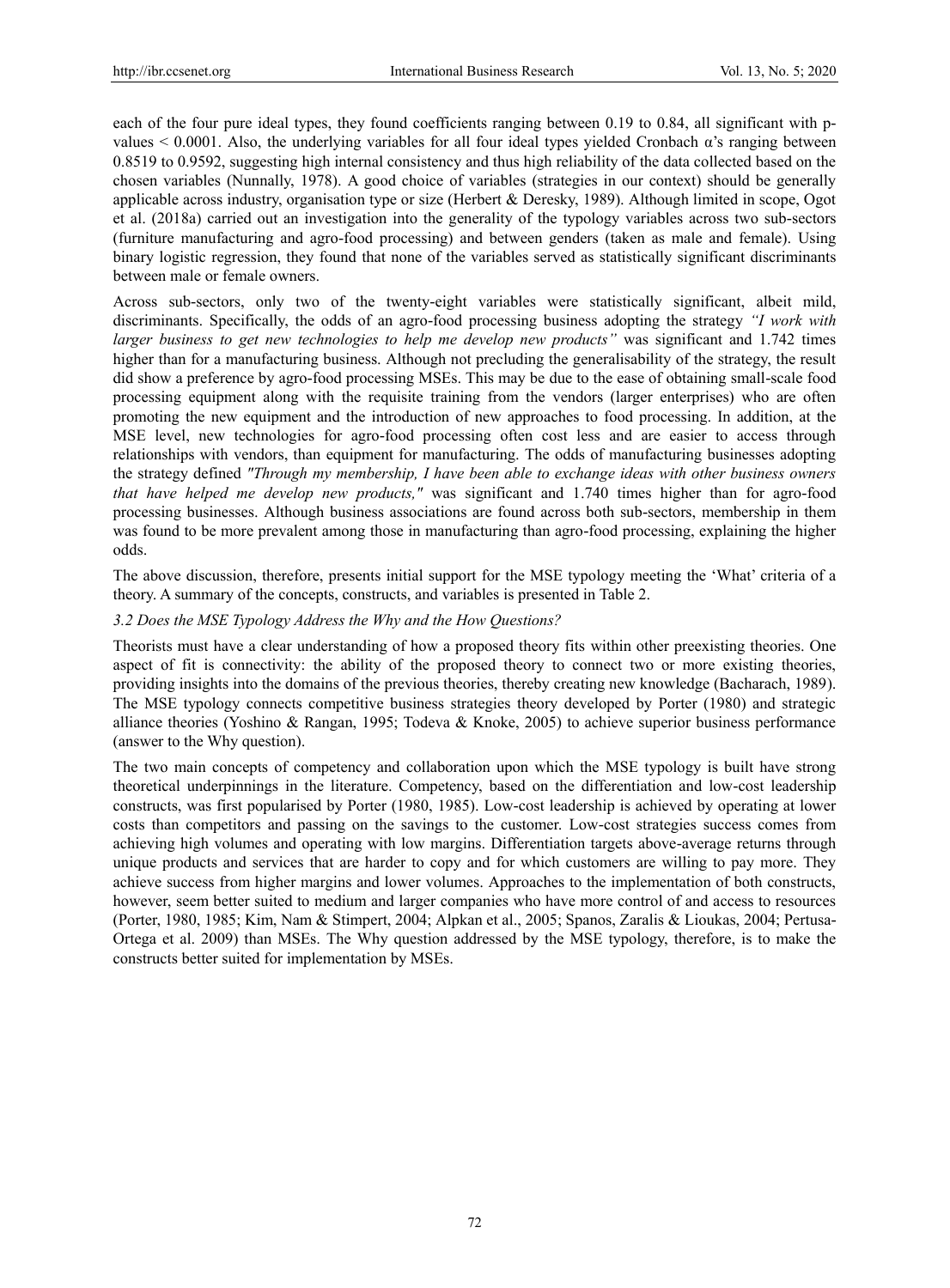### Table 2. Summary of Concepts, Constructs and Variables in the MSE Model

#### **Construct (Concept(s)/Variables**

#### **Construct: Peer Differentiation**

(Concepts: Collaboration and Competency)

- Group development of new products
- Quality compliance through producer groups
- Group labour specialization
- Joint problem solving
- Group lending/borrowing

#### **Construct: Mentor Differentiation**

(Concepts: Collaboration and Competency)

- Branding through mentor organisations
- Technology transfer from forward/backward linkages generating new product
- development
- Access finance and/or credit through forward/backward linkages
- Sub-contracting
- Backward/forward linkages for training
- Backward linkages for specialized inputs<br>• Access to lower cost finance and/or credi
- Access to lower cost finance and/or credit through membership in umbrella organisations (associations) or cooperatives
- Technology transfer through umbrella organisations (associations) generating new product development
- Publicity, quality control, training and/or exchange of ideas through umbrella organisations (associations)

#### **Construct: Peer Low Cost**

(Concepts: Collaboration and Competency)

- Group bulk procurement of raw materials
- Group Lending/Borrowing
- Joint problem solving
- Reciprocal business relationships (for example, provision of material support,
- buying merchandise from each other)
- Sharing of workspaces and specialized equipment
- Participation in group bidding

#### **Construct: Mentor Low Cost**

(Concepts: Collaboration and Competency)

- Technology transfer to improve production efficiencies from forward/backward linkages
- Backward/forward linkages for training
- Access to lower cost finance and/or credit through forward/backward linkages
- Backward linkages for low-cost inputs
- Access to lower cost finance and/or credit membership in umbrella organisations (associations) or cooperatives
- Technology transfer to improve production efficiencies from umbrella organisations (associations)
- Access to lower cost raw materials through organisations (associations) who buy in bulk
- Training and/or exchange of ideas through umbrella organisations (associations)

#### **Construct: Business Performance**

- (Concepts: Competitive Advantage)
	- Revenue Growth
	- Business Age
	- Growth Number of Employees

#### Source: Ogot (2014)

A review of MSE literature suggests that inter-firm cooperation is key to success (Lange, Ottens & Taylor, 2000; Propis, 2002; Wattanapruttipaisan, 2002; Kula et al, 2005; Makombe, 2006; Kabukuru, 2011). Firms may choose to collaborate to accrue tangible benefits, for example, higher profits, increased market share, and strengthened competitive advantage; or intangible benefits including the development of specific competencies or learning new skills (Simonin, 1997). Inter-firm cooperation is formed by at least two businesses who remain legally independent, share benefits and managerial oversight on agreed and assigned tasks, and make contributions in agreed-upon strategic areas (Yoshino & Rangan, 1995). Businesses form strategic alliances for a diversity of reasons, where decisions "to cooperate [is] not a responsive action, but is fundamentally a strategic intent, which aims at improving the future circumstances for each firm and their partnership as a whole" (Todeva & Knoke, 2005, p. 129).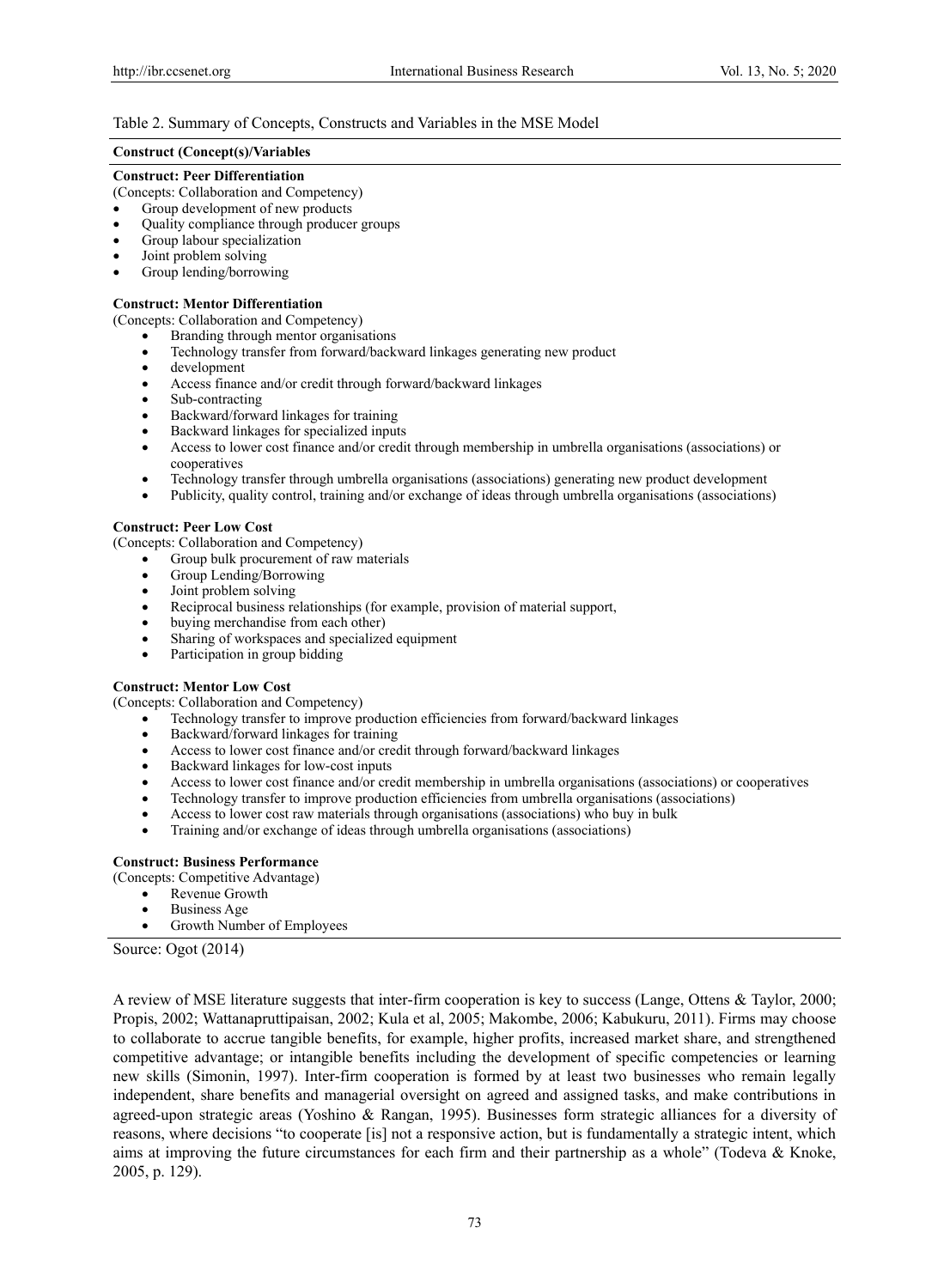From a resource-based view, strategic alliances are formed when both firms require resources and/or posses valuable resources to share (Eisenhardt & Schoonhoven, 1996). Alliances serve as a vehicle for obtaining otherwise unattainable competitive advantages and value to the firm (Das  $\&$  Teng, 2000). This is especially important for small businesses who often lack resources to adequately respond to threats or take advantage of available opportunities (Palakshappa & Gordon, 2007). Further, firms may join umbrella trade organisations to seek additional resources and capabilities, especially MSEs, who lack significant internal resources and capabilities. This leads to the first proposition addressing the Why question:

## *P1: MSEs can achieve better business performance through collaborative strategies with their peers and with larger organisations (mentors).*

The MSE typology provides 28 possible strategies (Ogot, 2012) for superior business performance. From questionnaires administered to manufacturing MSEs in Nairobi, Ogot et al. (2018a) found that membership in umbrella trade organisations (categorised under mentor collaborations) emerged as the most significant form of collaboration. Also, strategies seeking to accrue resources and capabilities from membership in umbrella organisations formed eight of the top ten strategies. There is significant importance attached by MSEs to improved competitive advantage and performance through membership. This view is supported by Hardy et al. (2003) who contend that inter-firm collaboration leads to increased collective learning, providing opportunities for development and exchange of ideas, aspects central to umbrella organisations. A similar outcome was found by Makombe (2005) among Tanzanian women MEs. This leads to the next set of propositions addressing the How question:

#### *P2a: The MSE typology can serve as determinants of strategic group membership among MSEs.*

*P2a* focuses on determining the extent MSEs employ strategies similar to the MSE typology ideal types, enabling falsifiability, a key requirement of a theory. MSEs who employ strategies defined within any of the fifteen ideal types are said to be members of that strategic group. If they do not employ any, they are categorised as "stuck-inthe-middle" (Porter, 1985). Ogot et al. (2018b) carried out an exploratory survey among manufacturing and agrofood processing MSEs in Nairobi. They found significant differences (all with p< 0.0000) between MSEs that were members of the different strategic groups, confirming the validity of the proposed ideal types. Based on the variables presented in Table 2, Ogot et al. (2018b) found that a majority, 109 businesses, were members of the strategic group defined by the *Broad Hybrid* ideal type with twenty-eight business not belonging to any group, or "stuck-in-the-middle."

That membership in a strategic group can lead to better performance forms the basis of the following two propositions:

## *P2b: MSEs employing strategies to be similar to a pure ideal type in the MSE typology, leads to superior business performance*

## *P2c: MSEs employing strategies to be similar to a hybrid ideal type in the MSE typology, leads to superior business performance.*

Using Binary logistic regression on the same population of manufacturing and agro-food processing MSEs, Ogot et al. (2018b) found that only members of the strategic group defined by the *peer differentiation* pure ideal type had superior business performance than those *stuck-in-the-middle.* Though the lack of significant performance differences between businesses in strategic groups defined by the other pure ideal types did not support *P2b*, it did not falsify it either, leaving room for further investigation. For the hybrid ideal types (*P2c*), MSEs who were members of the strategic groups defined by the *broad hybrid, hybrid differentiation* and *hybrid mentor* ideal types had better business performance than those *stuck-in-the- middle,* providing support to *P2c*. Businesses who were members of strategic groups defined by the *hybrid low cost* and *the hybrid peer* did not exhibit a significant performance difference with those *stuck-in-the-middle.* The lack of significant performance differences although not in support of *P2c*, does not falsify it, leaving room for further investigation.

#### *3.3 Does the MSE Typology Address the Who, Where, When Questions?*

Answers to the *who, where and when* questions provide temporal and contextual elements that fix boundaries and establish the range of the theory. These are established through empirical testing on different populations, regions and contexts. Studies by Ogot et al. (2018a, 2018b), for example, begun to establish these boundaries. They used the Government of Kenya definition for "micro" and "small" in the Micro and Small Enterprises Act (2012) where a microenterprise is defined as a firm, trade, service industry or business activity whose annual turnover does not exceed Kshs. 500,000 (~US\$5,000) and employs less than ten people. For those in the manufacturing sector, their investment in plant and machinery or its registered capital should not exceed Kshs 10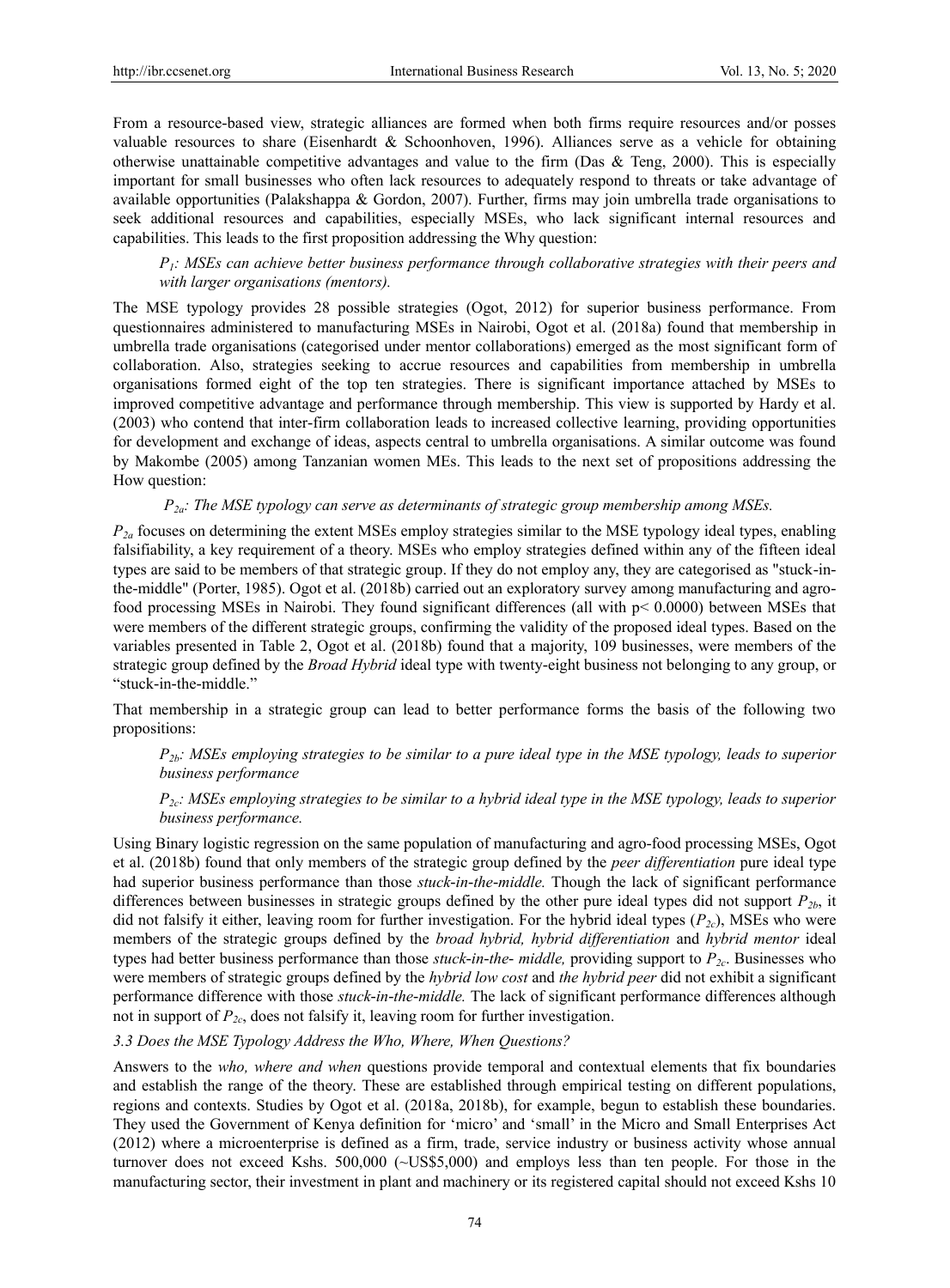million (~US\$100,000). For the service sector and farming enterprises, the investment in equipment or its registered capital should not exceed Kshs. 5 million (~US\$50,000). A small enterprise is a firm, trade, service industry or business activity whose annual turnover ranges between Kshs. 500,000 (US\$5,000) and Kshs 5 million (US\$50,000), and employs between ten and fifty people. For those in the manufacturing sector, their investment in plant and machinery or its registered capital should range between Kshs. 10-50 million (US\$100,000 – US\$500,000). For the service sector and farming enterprises, the investment in equipment or its registered capital should range between Kshs 5-20 million (US\$50,000 – US\$200,000).

These definitions and the location of the study begins to establish the boundaries and provide answers to the w*ho and where* elements of the theory. Of course, other empirical studies will seek to further extend the boundaries of validity for the typology. Further, elements of the MSE typology were also identified in Prasad and Tata (2010). They found that inter-firm collaboration between silk sari micro-enterprises (MEs) led to a better understanding of their customer needs resulting in improved performance. Similarly, Ntseane (2004) found inter-firm collaboration between women MEs in Botswana significantly improved business performance. Their studies demonstrate that strategies that incorporate collaboration may result in better ME business performance. The *when* element for the MSE Typology remains to be explicitly investigated. *When* elements include product lifecycle, businesses life cycle and seasonality of products. These need to be addressed in future studies.

## **4. Discussion**

The typology approach to theory building is a multidimensional view of a management or organisational subject (Cornelissen, 2017) and represent coherent accounts of complex cause and effect relationships (Fiss, 2011). Although there are sceptics to this approach to theory building, proponents have argued that "the value of a typology lies in its ability to clearly delineate constructs, and make falsifiable predictions concerning an outcome variable of interest" (Bilgili et al., 2020). The MSE Typology presents a framework for new insights into MSE research. These are summarised in Table 3, based upon O"Raghallaigh et al."s (2010) framework for properties of theories. The typology provides a structured theoretical framework for the investigation of the performance of MSEs under different conditions and contexts, and may be better suited than those currently used in the literature that may not be well suited for analysis of or implementation by MSEs.

Going forward we encourage researchers to further define additional strategies that would fit within the pure ideal types to complement or replace the current twenty-eight. For example, little work has been done on dynamic capabilities-based approaches (Teece, 2007; Eisenhardt & Martin, 2000; Pavlou & Sawy, 2011) to superior performance in MSEs. Strategies defined through these approaches could be added to the existing set. Also, more empirical studies should be done to better understand and answer the *Who, where and when* questions. These studies would improve the typology and make its application more effective in improving the financial performance of MSEs.

| <b>Property of</b><br><b>Theory</b> | Description of<br><b>Property</b>                                                    | <b>Mapping to Typology</b>                                                                                                                                                                                                                                                                                                                  | <b>MSE Typology</b>                                                                                                                                                   |
|-------------------------------------|--------------------------------------------------------------------------------------|---------------------------------------------------------------------------------------------------------------------------------------------------------------------------------------------------------------------------------------------------------------------------------------------------------------------------------------------|-----------------------------------------------------------------------------------------------------------------------------------------------------------------------|
| Limitations of 1<br>domain          | Establishes the<br>domain limits for<br>that the theory<br>holds (when and<br>where) | Clarity of the intended purpose of the<br>typology theory and the situations the<br>predictions hold true.                                                                                                                                                                                                                                  | MSE typology seeks to provide fit among<br>the defined constructs leading to improve<br>competitive advantage and business<br>performance.                            |
| Conceptual<br>definitions           | What gets included<br>in the definition<br>(who and what)                            | Two distinct types of constructs are found<br>within typologies:<br>Ideal types – multi-dimensional<br>abstractions posited to yield a specified<br>dependent variable level.<br>Description of ideal types is in the<br>form of uni-dimensional constructs,<br>with each ideal type representing a<br>unique combination of the constructs | The MSE typology describes ideal types<br>for MSEs for improved performance as<br>peer low cost, mentor low cost, peer<br>differentiation and mentor differentiation. |
| Building<br>relationships           | Provides a logical<br>relationship<br>between the <i>why</i><br>and how constructs   | Typologies explain how and why the<br>construct patterns within an ideal type<br>result in the specified level of the<br>dependent variable(s).                                                                                                                                                                                             | The MSE typology explains why higher<br>the similarity to the ideal types is<br>hypothesised to result in greater<br>performance.                                     |

Table 3. Summary of MSE Typology meeting the criteria of a theory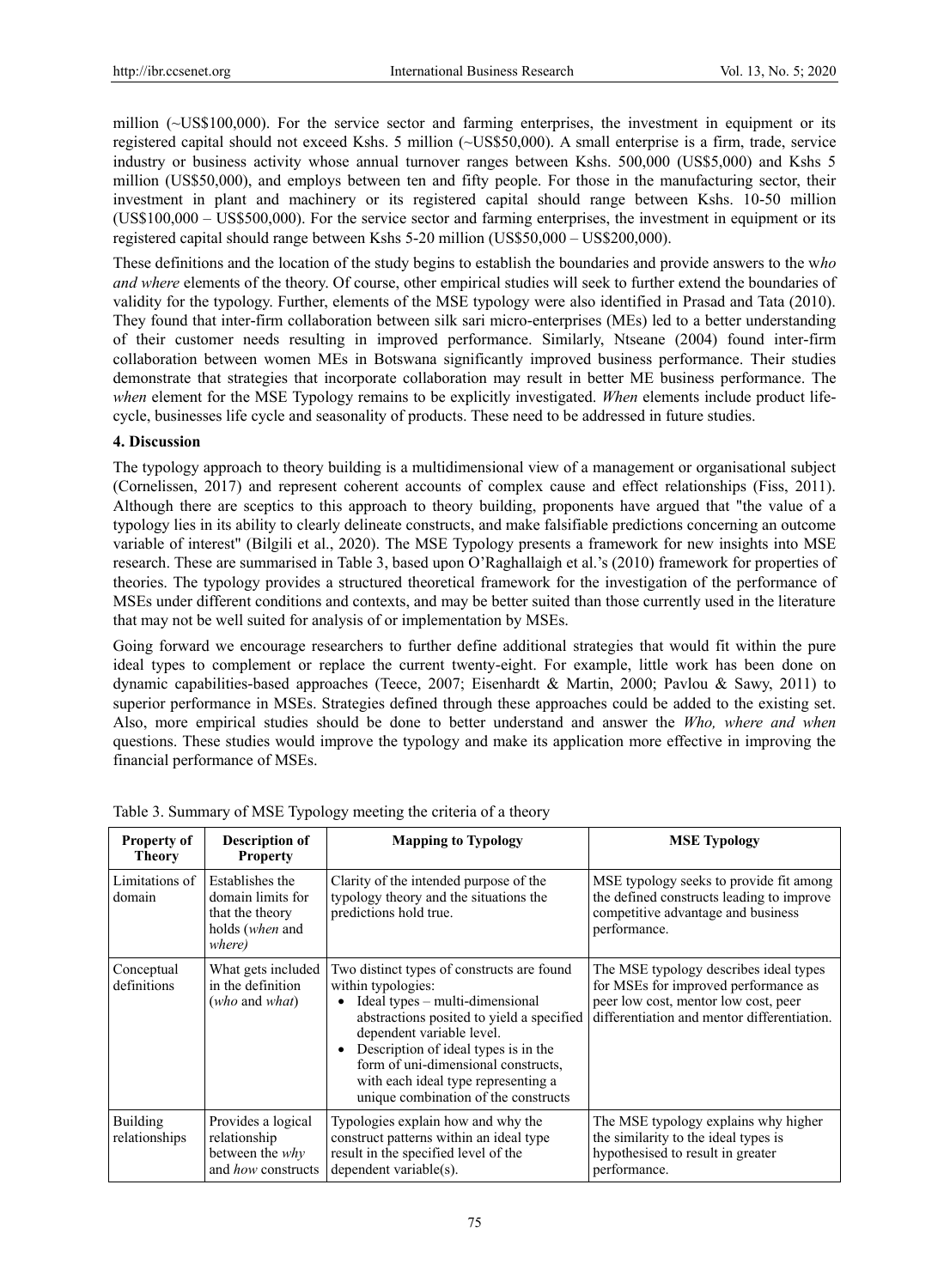| <b>Property of</b><br><b>Theory</b> | <b>Description of</b><br><b>Property</b> | <b>Mapping to Typology</b>                                                                                                                                                                                                                                                             | <b>MSE</b> Typology                                                                                                                                                      |
|-------------------------------------|------------------------------------------|----------------------------------------------------------------------------------------------------------------------------------------------------------------------------------------------------------------------------------------------------------------------------------------|--------------------------------------------------------------------------------------------------------------------------------------------------------------------------|
| Making<br>predictions               | Provides, specific                       | Hypothesised relationships on the degree of Through testable predictions, not all the<br>testable predictions similarity of an organisation to the ideal<br>types and the dependant variables(s) can be<br>derived from typologies. These predicted<br>relationships can be falsified. | ideal types defined in the MSE typology<br>were found in the studies by Ogot et al<br>$(2018a, 2018b)$ to result in superior<br>performance for the selected population. |

#### **References**

- Abay, H. H., Tessema, F., & Gebreegziabher, A. (2014). External Factors Affecting the Growth of Micro and Small Enterprises (MSEs) in Ethiopia: A Case Study in Shire Indasselassie Town, Tigray. *European Journal of Business and Management, 6*(34), 134-145.
- Alpkan, L., Bulut, C., & Mert, E. (2005). Strategic Planning Trends in Turkish Small Firms: Empirical Study on SMEs in Kocadi. *Proceedings of the International Strategic Management Congress*. Canakkale, Turkey.
- Bacharach, S. B. (1989). Organization Theories: Some Criteria for Evaluation. *Academy of Management Review*, *14*(4), 495-515. https://doi.org/10.5465/amr.1989.4308374
- Bilgili, H., Campbell, J., O"Leary-Kelly, A., Ellstrand, A., & Johnson, J. (2020). The Final Countdown: Regulatory Focus and the Phases of CEO Retirement. *Academy of Management, 45*(1), 58-84. https://doi.org/10.5465/amr.2016.0455
- Cornelissen, J. (2017). Editors Comment: Developing Propositions, a process model, or a Typology. Addressing the Challenges of Writing a Theory without a Boilerplate. *Academy of Management Review, 42,* 1-9. https://doi.org/10.5465/amr.2016.0196
- Das, J. K., & Teng, B. S. (2000). A Resource-Based Theory of Strategic Alliances. *Journal of Strategic Management, 26*(1), 31-36. https://doi.org/10.1016/S0149-2063(99)00037-9
- Delbridge, R., & Fiss, P. (2013). Editors" Comments: Styles of Theorizing and the Social Organization of Knowledge". *Academy of Management Review, 38*(3), 325-331. https://doi.org/10.5465/amr.2013.0085
- Doty, D. H., & Glick, W. H. (1994). Typologies as a Unique Form of Theory Building: Toward Improved Understanding and Modeling. *Academy of Management Review, 19,* 230-251. https://doi.org/10.5465/amr.1994.9410210748
- Eisenhardt, K. M., & Martin, J. A. (2000). Dynamic Capabilities: What are they? *Strategic Management Journal*, *21*(10‐11), 1105-1121. https://doi.org/10.1002/1097-0266(200010/11)21:10/11<1105::AID-SMJ133>3.0.CO;2-E
- Eisenhardt, K. M., & Schoonhoven, C. B. (1996). Resource-Based View of Strategic Alliance Formation: Strategic and Social Effects of Entrepreneurial Firms. *Organization Science, 7,* 136-150. https://doi.org/10.1287/orsc.7.2.136
- Fiss, P. C. (2011). Building Better Causal Theories: A Fuzzy Set Approach to Typologies in Organisation Research. *Academy of Management Journal, 54,* 393-420. https://doi.org/10.5465/amj.2011.60263120
- Hardy, C., Phillips, N., & Lawrence, T. B. (2003). Resources, Knowledge and Influence: the Organizational Effects of Inter-Organizational Collaboration. *Journal of Management Studies, 40*(2), 321-347. https://doi.org/10.1111/1467-6486.00342
- Herbert, T., & Deresky, H. (1987). Generic strategies: An empirical investigation of typology validity and strategy content. *Strategic Management Journal, 8*(2), 135-147. https://doi.org/10.1002/smj.4250080205
- Kim, L., & Lim, Y. (1988). Environment, Generic strategies, and Performance in a rapidly developing country: A Taxonomic Approach. *Academy of Management Journal*, *31,* 802-827. https://doi.org/10.5465/256339
- KNBS. (2020). *Economic Survey 2019,* Nairobi: Kenya National Bureau of Statistics.
- Kula, O., Choudhary, V., & Batzdorff, L. (2005). *Integrating micro- and small-scale enterprises into productive markets: A discussion paper*. micro Report 20, US Agency for International Development (USAID).
- Lange, T., Ottens, M., & Taylor, A. (2000). SMEs and barriers to skills development: A Scottish perspective. *Journal of European Industrial Training, 24*(1), 5-11. https://doi.org/10.1108/03090590010308219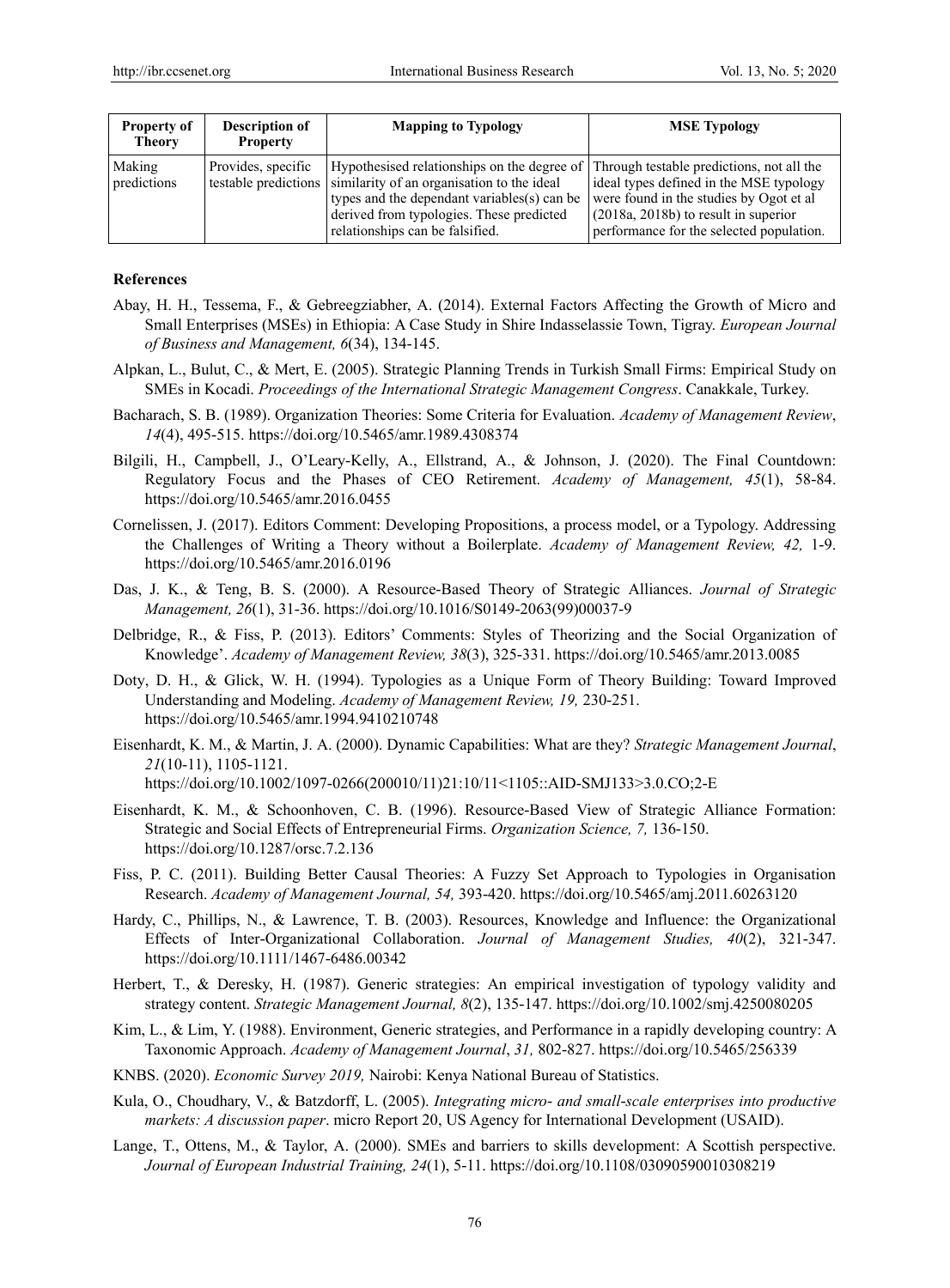- Makombe, I. A. (2006). *Women Entrepreneurship Development and Empowerment in Tanzania: The Case of SIDO/UNIDO- supported Women Micro-entrepreneurs in the Food Processing Sector* (PhD thesis). University of South Africa.
- Nunnally, J. (1978). *Psychometric Theory*. McGraw-Hill, New York.
- O"Raghallaigh, P., Sammon, D., & Murphy, C. (2010). Theory-building using typologies-A worked example of building a typology of knowledge activities for innovation. *DSS*, 371-382.
- Ogot, M. (2012). A generic competitive business strategies typology for micro-enterprises. *European Journal of Business Management, 4*(20), 98-109.
- Ogot, M. (2014). Evidence on Challenges Faced by Manufacturing Informal Sector Micro-Enterprises in Nairobi and their Relationship with Strategic Choice. *International Business Research*, *7*(6). https://doi.org/10.5539/ibr.v7n6p119
- Ogot, M. M., Awino, Z. B., & Aosa, E. (2018a). Generic business strategies in the Micro and Small Enterprise typology: an empirical investigation among Nairobi Manufacturing Micro and Small Enterprises. *African Journal of Business and Management, 4*(2), 54-71.
- Ogot, M. M., Awino, Z. B., & Aosa, E. (2018b). Empirical validation of a Micro and Small Enterprises Typology: impact of performance on Micro and Small Enterprises in Nairobi. *African Journal of Business And Management, 4*(3), 14-31.
- Palakshappa, N., & Gordon, M. E. (2007). Collaborative Business Relationships: Helping Firms to Acquire Skills and Economies to Prosper. *Journal of Small Business and Enterprise Development, 14*(2), 264-279. https://doi.org/10.1108/14626000710746691
- Pavlou, P. A., & El Sawy, O. A. (2011). Understanding the elusive black box of dynamic capabilities. *Decision Sciences*, *42*(1), 239-273. https://doi.org/10.1111/j.1540-5915.2010.00287.x
- Pertusa-Ortega, E., Molina-Azorin, J. F., & Claver-Cortes, E. (2009). Competitive strategies and firm performance: A comparative analysis of pure, hybrid or "stuck in the middle" strategies in Spanish firms. *British Journal of Management, 20,* 508-523. https://doi.org/10.1111/j.1467-8551.2008.00597.x
- Porter, M. E. (1980). C*ompetitive strategy: Techniques for analyzing industries and competitors.* The Free Press, New York.
- Porter, M. E. (1985) *Competitive advantage: Creating and sustaining superior performance*. New York: The Free Press.
- Propis, L. D. (2002). Types of innovation and inter-firm cooperation. *Entrepreneurship and Regional Development, 14*(4), 337-353. https://doi.org/10.1080/08985620210144974
- Simonin, B. L. (1997). The Importance of Collaborative Know-how: An Empirical Test of the Learning Organization. *Academy of Management Journal, 40*(5), 1150-1174. https://doi.org/10.5465/256930
- Snow, C., & Ketchen, D. J. (2014). Typology driven theorizing: A response to Delbridge and Fiss, *Academy of Management Review, 39*(2), 231-233. https://doi.org/10.5465/amr.2013.0388
- Spanos, Y. E., Zaralis, G., & Lioukas, S. (2004). Strategy and industry effects on profitability: Evidence from Greece, *Strategic Management Journal, 25*(2), 139-165. https://doi.org/10.1002/smj.369
- Teece, D. J. (2007). Explicating dynamic capabilities: the nature and microfoundations of (sustainable) enterprise performance. *Strategic Management Journal, 28*(13), 319-1350. https://doi.org/10.1002/smj.640
- Todeva, E., & Knoke, D. (2005). Strategic alliances and models of collaboration. *Management decision*, *43*(1), 123-148. https://doi.org/10.1002/smj.369
- Venkatraman, N., & Ramanujam, V. (1986). Measurement of Business Performance in Strategy Research: A Comparison of Approaches. *The Academy of Management Review, 11*(4), 801-814. <https://doi.org/10.5465/amr.1986.4283976>
- Wattanapruttipaisan, T. (2002). SME requirements as a bridgehead to competitiveness: An assessment of supplyside capabilities and demand-side requirements. *Asia-Pacific Development Journal, 9*(1), 65-87.
- Whetten, D. A. (1989). What Constitutes a Theoretical Contribution. *Academy of Management Review, 14,* 490- 495. https://doi.org/10.5465/amr.1989.4308371